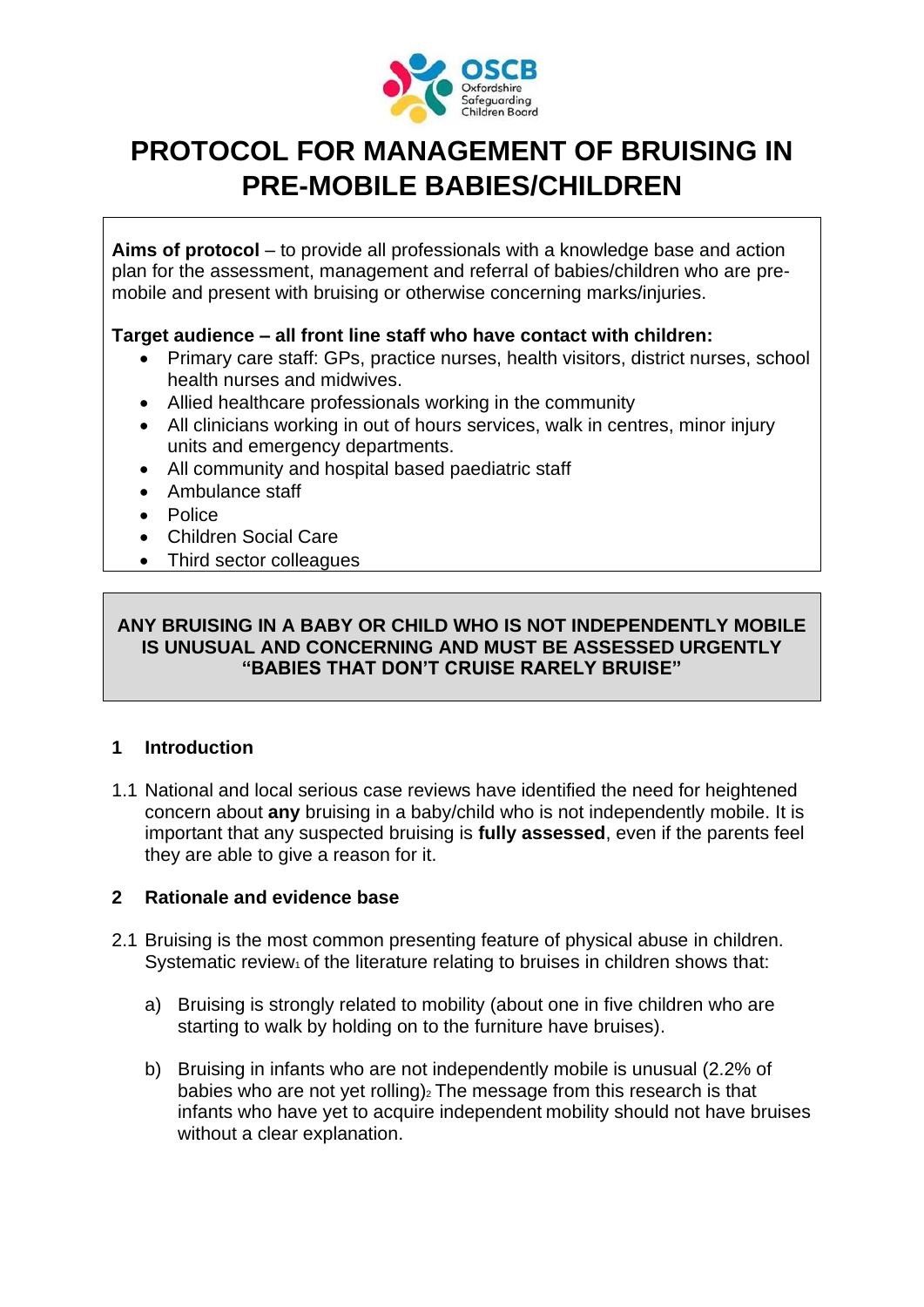- 2.2 Numerous serious case reviews have identified situations where children have died because practitioners did not appreciate the significance of what appeared to be minor bruising in a pre-mobile infant.
- 2.3 National analysis of reports published as 'New learning from Serious Case Reviews' (Department for Education 2012)<sup>4</sup> reiterates the need for '**heightened concern about any bruising in any non-mobile baby….any bruising is likely to come from external sources. The younger the baby the more serious should be the concerns about how and why even very tiny bruises on any part of the child are caused'.**

## **3 Action to be taken on identifying actual or suspected bruising**

3.1 If the infant/child appears seriously ill or injured:

- Seek immediate treatment at the nearest Emergency Department (ED), via 999 if necessary
- Inform the paediatric team that you are arranging for the infant/child to attend ED
- Refer to Multi Agency Safeguarding Hub (MASH)

3.2 In all other cases:

- The practitioner who first notices the bruise should describe exactly what is seen.
- Any explanation offered, and comments made by the parents/carers must be recorded. Document word for word what has been said and by whom.
- Practitioners who are trained in medical examination should consider performing a full clinical examination of the child to examine all parts of the body to identify if further bruising is present.
- Accurately document what is seen size, colour, position, pattern and shape
- All pre-mobile babies with identified bruising **MUST** be referred for a paediatric assessment **on the same day**. This should be arranged by ringing the on-call Paediatrician at John Radcliffe Hospital or Horton General Hospital, as appropriate. A referral to Children's Social Care must be made at the same time.

## **4 Specific considerations**

Birthmarks: These may not be present at birth and appear during the early weeks or months of life. Slate gray naevi also known as congenital dermal melanocytosis (formerly known as Mongolian blue spots: a type of pigmented birthmark) can look like bruising. These are rare in children of White European background, but very common in children of African, Middle Eastern, Mediterranean or Asian background. These do **NOT** need to be referred under this protocol where a clinician believes a mark is likely to be a birthmark. If uncertain, seek advice from a GP who should assess the child the same day. If the GP is uncertain then they can discuss with Oxford University Hospital (OUH) On-call Paediatrician.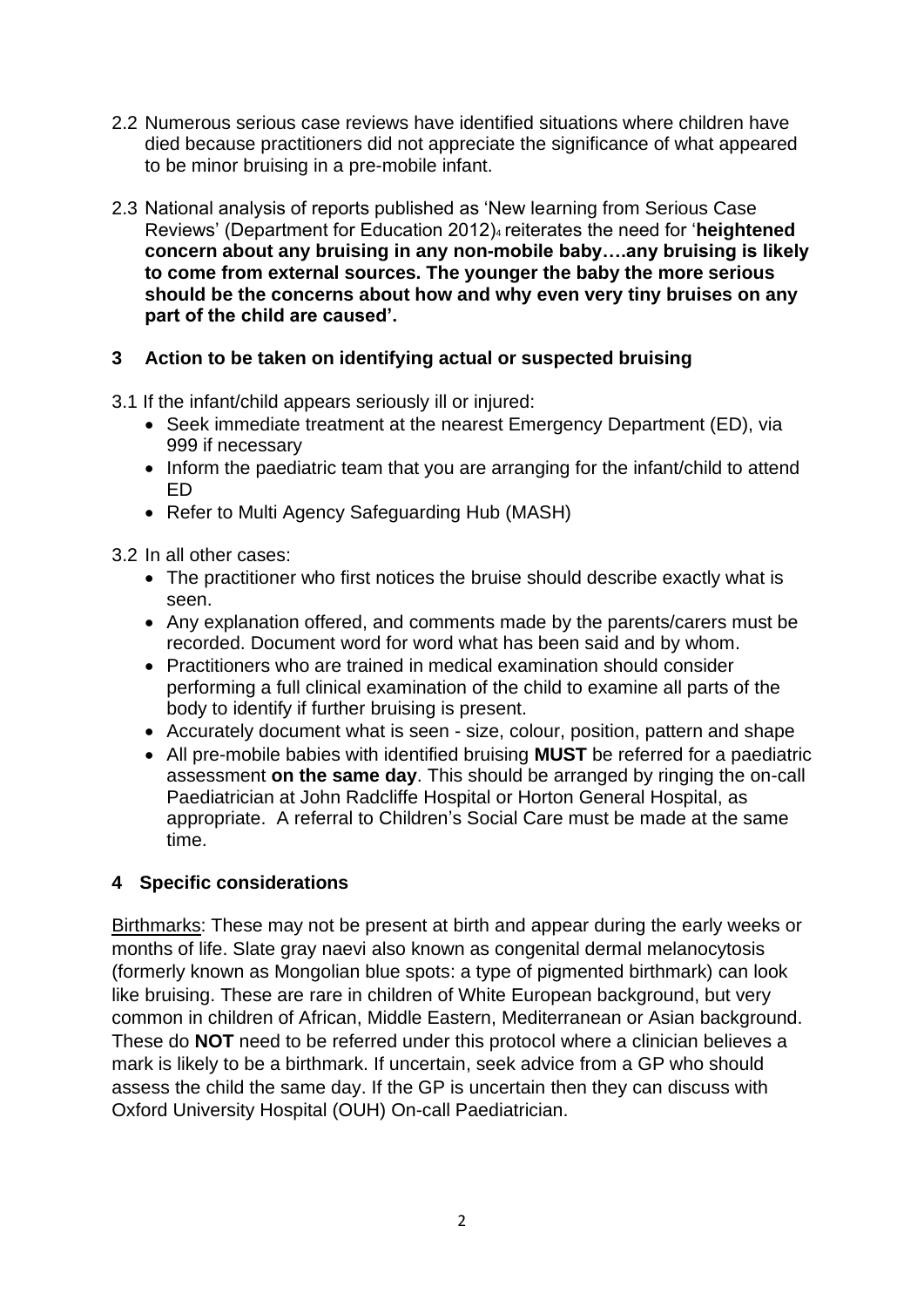- 4.1 Self-inflicted injuries: It is **very rare** for pre-mobile infants to injure themselves. Suggestions that a bruise has been caused by the infant hitting themselves with a toy, or hitting the bars of a cot, should not be accepted without detailed assessment by a Paediatrician and decisions for a safeguarding referral will then be made.
- 4.2 Injury from other children: It is unusual, but not unheard of, for siblings to injure a baby. In these circumstances, the infant must still be seen for further assessment by a paediatrician and a decision made if a safeguarding referral needs to be completed. Staff must include a detailed history and examination of the circumstances of the injury, as advised in Section 3.2, and consideration of the parents' ability to supervise their children.
- 4.3 Disabled children: If a child is non-mobile due to a disability, any concerning bruising should be carefully assessed using this guidance and medical advice sought as for pre-mobile babies. It is well recognised that disabled children are more vulnerable to abuse.
- 4.4 Reported bruising, but not visible: In circumstances where a bruise is reported by a third party (e.g. family/professionals), but not visible, a discussion with a paediatrician must take place.

## **5. Responsibilities for referral**

5.1 Where decisions are made to refer to further investigate possible safeguarding concerns then it is the responsibility of the first professional to identify the bruising and raise the concerns to refer to the OUH On-Call Paediatrician and Children's Social Care **at the same time.** Whilst non-medical practitioners may wish to discuss with the child's GP first, additional review by GP should only take place if it does not prevent the child from being referred to paediatrics and CSC the same day.

| <b>TELEPHONE Referral to:</b>                                    | <b>TELEPHONE Referral to:</b>                                                                                   |
|------------------------------------------------------------------|-----------------------------------------------------------------------------------------------------------------|
| <b>Children's Social Care</b>                                    | <b>OUH On-Call Paediatrician</b>                                                                                |
| Multi-Agency Safeguarding Hub (MASH):                            | <b>OUH Switchboard:</b>                                                                                         |
| Tel: 0345 050 7666                                               | Tel: 0300 304 7777                                                                                              |
| and complete the online referral form<br>www.oxfordshire.gov.uk/ | Request On-call Paediatric Consultant at<br>John Radcliffe Hospital or Horton<br>Hospital depending on location |

5.2 It must be explained to families at the point of referral, that in babies/children who are pre-mobile, bruising requires further examination and possible investigation and this is necessary with **referral to both Paediatrics and**